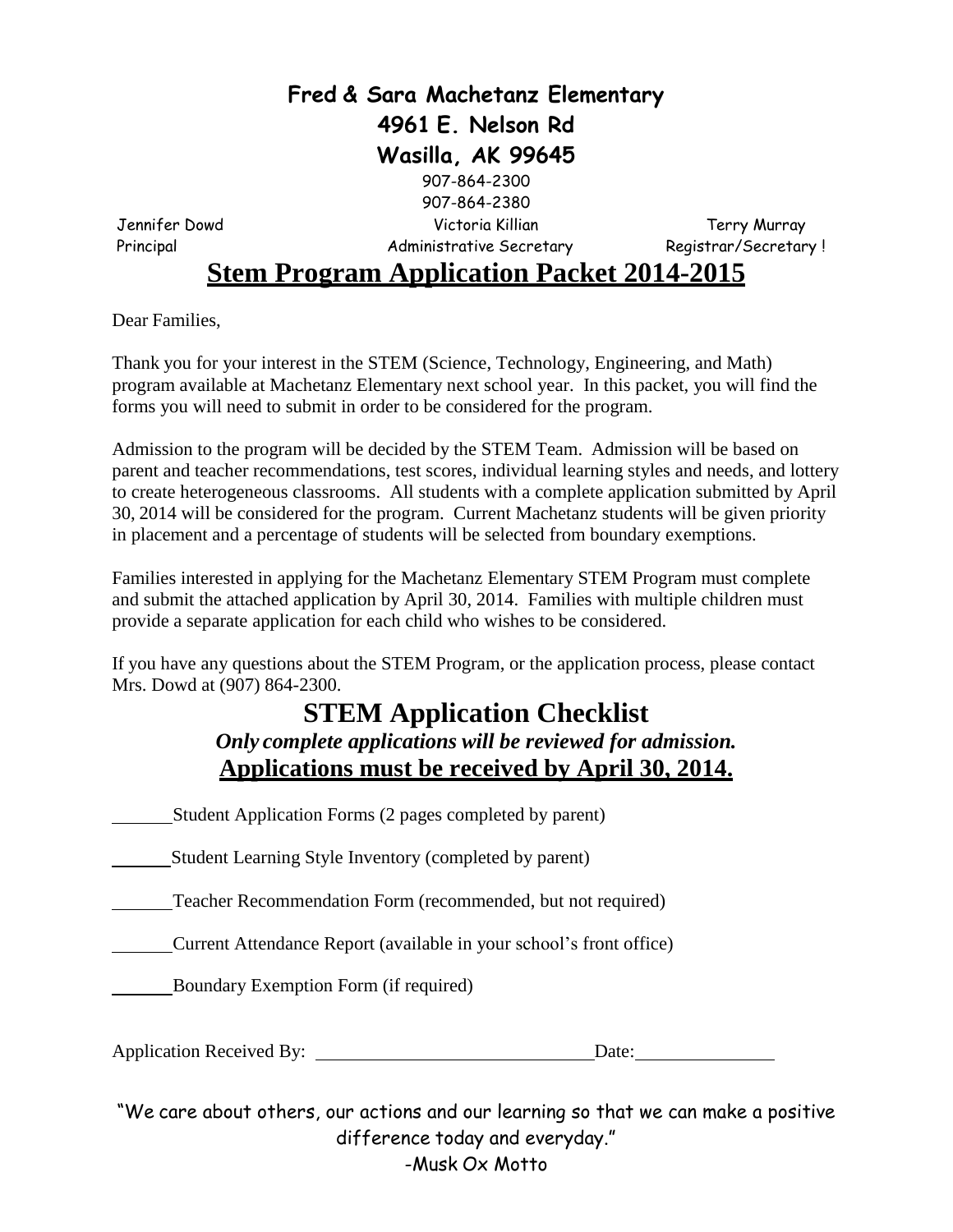# **MACHETANZ ELEMENTARY STEM PROGRAM**

## Student Application Form

**(**To be completed by parents. Due by **April 30, 2014.)**

|                                                                                                                                                                                                                                                                                                                                                                                                                     |                                    | Student ID Number                                                                                                                                                                                                              |                                                                                    |  |  |  |
|---------------------------------------------------------------------------------------------------------------------------------------------------------------------------------------------------------------------------------------------------------------------------------------------------------------------------------------------------------------------------------------------------------------------|------------------------------------|--------------------------------------------------------------------------------------------------------------------------------------------------------------------------------------------------------------------------------|------------------------------------------------------------------------------------|--|--|--|
| Last                                                                                                                                                                                                                                                                                                                                                                                                                | First                              | Middle                                                                                                                                                                                                                         |                                                                                    |  |  |  |
| Current Grade:                                                                                                                                                                                                                                                                                                                                                                                                      |                                    |                                                                                                                                                                                                                                |                                                                                    |  |  |  |
| Birth Date: $\frac{1}{\sqrt{1-\frac{1}{2}}}\frac{1}{\sqrt{1-\frac{1}{2}}}\frac{1}{\sqrt{1-\frac{1}{2}}}\frac{1}{\sqrt{1-\frac{1}{2}}}\frac{1}{\sqrt{1-\frac{1}{2}}}\frac{1}{\sqrt{1-\frac{1}{2}}}\frac{1}{\sqrt{1-\frac{1}{2}}}\frac{1}{\sqrt{1-\frac{1}{2}}}\frac{1}{\sqrt{1-\frac{1}{2}}}\frac{1}{\sqrt{1-\frac{1}{2}}}\frac{1}{\sqrt{1-\frac{1}{2}}}\frac{1}{\sqrt{1-\frac{1}{2}}}\frac{1}{\sqrt{1-\frac{1}{2}}$ |                                    | Age:                                                                                                                                                                                                                           | Gender:                                                                            |  |  |  |
|                                                                                                                                                                                                                                                                                                                                                                                                                     |                                    | Parent/Guardian Names: 2008 and 2008 and 2008 and 2008 and 2008 and 2008 and 2008 and 2008 and 2008 and 2008 and 2008 and 2008 and 2008 and 2008 and 2008 and 2008 and 2008 and 2008 and 2008 and 2008 and 2008 and 2008 and 2 |                                                                                    |  |  |  |
|                                                                                                                                                                                                                                                                                                                                                                                                                     |                                    |                                                                                                                                                                                                                                |                                                                                    |  |  |  |
|                                                                                                                                                                                                                                                                                                                                                                                                                     | City                               | State                                                                                                                                                                                                                          | Zip Code                                                                           |  |  |  |
|                                                                                                                                                                                                                                                                                                                                                                                                                     |                                    |                                                                                                                                                                                                                                |                                                                                    |  |  |  |
|                                                                                                                                                                                                                                                                                                                                                                                                                     | City                               | State                                                                                                                                                                                                                          | Zip Code                                                                           |  |  |  |
|                                                                                                                                                                                                                                                                                                                                                                                                                     |                                    |                                                                                                                                                                                                                                |                                                                                    |  |  |  |
|                                                                                                                                                                                                                                                                                                                                                                                                                     |                                    |                                                                                                                                                                                                                                |                                                                                    |  |  |  |
|                                                                                                                                                                                                                                                                                                                                                                                                                     |                                    |                                                                                                                                                                                                                                |                                                                                    |  |  |  |
|                                                                                                                                                                                                                                                                                                                                                                                                                     |                                    |                                                                                                                                                                                                                                |                                                                                    |  |  |  |
|                                                                                                                                                                                                                                                                                                                                                                                                                     |                                    | My child is zoned for Machetanz Elementary School.                                                                                                                                                                             |                                                                                    |  |  |  |
| exemption.                                                                                                                                                                                                                                                                                                                                                                                                          |                                    | My child currently attends Machetanz Elementary on an approved boundary                                                                                                                                                        |                                                                                    |  |  |  |
|                                                                                                                                                                                                                                                                                                                                                                                                                     | Machetanz Elementary STEM Program. | I will be requesting a boundary exemption for my student to be considered for                                                                                                                                                  |                                                                                    |  |  |  |
|                                                                                                                                                                                                                                                                                                                                                                                                                     |                                    | Yes ________No If I cannot be included in the STEM program at this time,<br>I am still interested in having my child attend Machetanz<br>Elementary School on a boundary exemption.                                            |                                                                                    |  |  |  |
|                                                                                                                                                                                                                                                                                                                                                                                                                     |                                    | difference today and everyday."<br>-Musk Ox Motto                                                                                                                                                                              | "We care about others, our actions and our learning so that we can make a positive |  |  |  |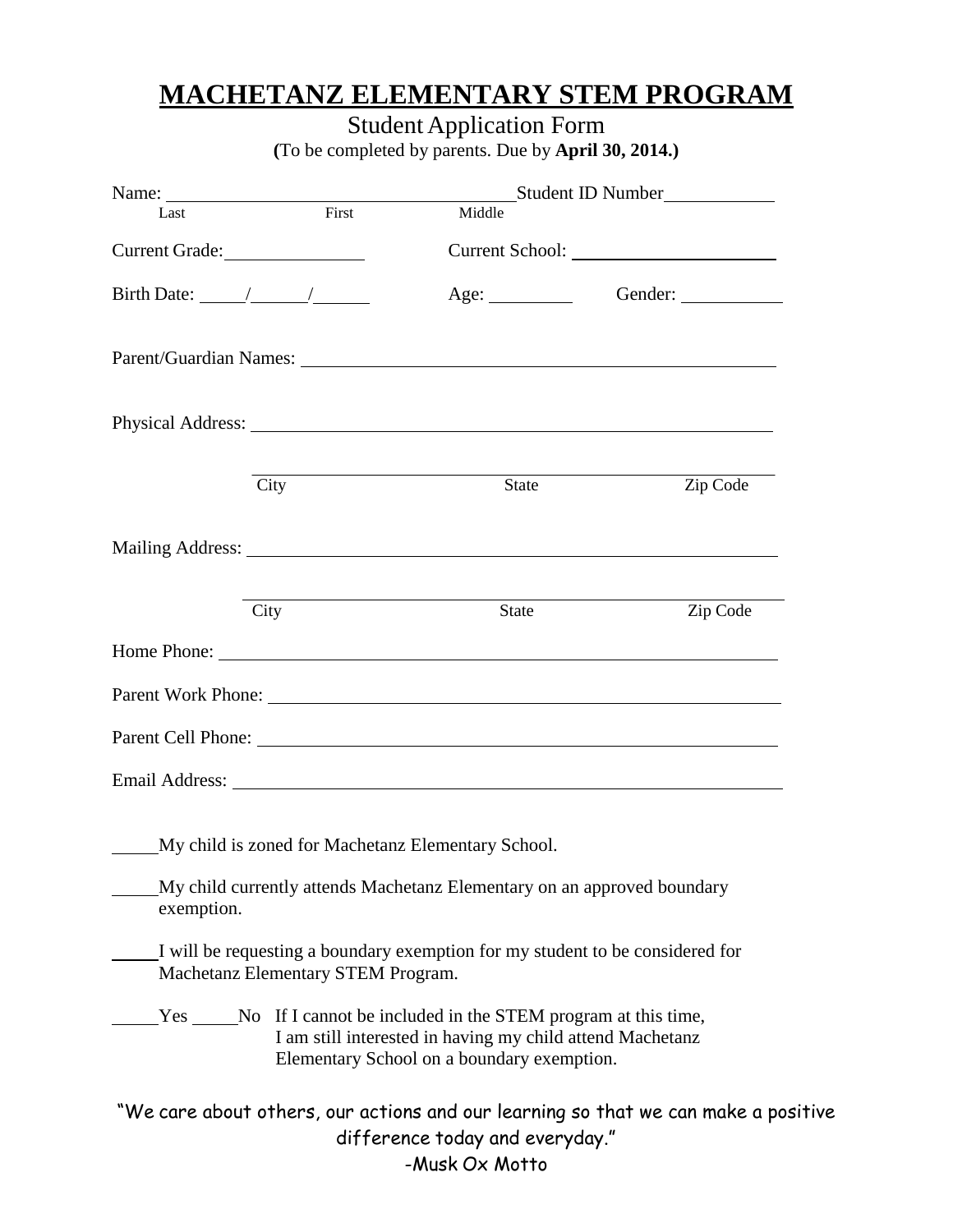### **STEM APPLICATION**

**This page to be completed by parents.**

Student Date Date

#### **\*Please provide the most recent scores on assessments listed below that are applicable to your child's grade level.**

### **New kindergarten students may disregard this section.**

(You can find this information on your child's assessment reports or from your child's teacher.)

| <b>Assessment Date</b> | AIMS grades K-5 | MAP grades 2-5           | SBA grades 3-5                  |  |
|------------------------|-----------------|--------------------------|---------------------------------|--|
|                        |                 | (some $2^{nd}$ grade NA) | $(3rd \text{ grade scores NA})$ |  |
|                        | $NWF(K-1)$      | Math                     | Math                            |  |
|                        |                 |                          |                                 |  |
|                        |                 |                          |                                 |  |
|                        | $RCBM(1-5)$     | Reading                  | Reading                         |  |
|                        |                 |                          |                                 |  |
|                        | $MAZE(4-5)$     | Language Usage           | Writing                         |  |
|                        |                 |                          |                                 |  |
|                        |                 |                          |                                 |  |

### **\*Please mark the appropriate statement for your child:**

My child does not have an IEP.

 $\frac{M_y}{M}$  child does have an IEP in the following area(s):

Reading Writing Math Speech Behavior Other

Parents of children in the STEM program will be asked to volunteer in the program to help make it a robust and exciting learning environment. Please indicate how you will plan on volunteering.

**\*Given the nature of the STEM program, permission for your child to have access to the internet and be published in other public media formats (which may involve your child's first and last name, image, and streaming live video) is required. I grant my child access to the internet and give permission for my child's name and image to be published in any of the above formats.**

Parent Signature Date Date

"We care about others, our actions and our learning so that we can make a positive difference today and everyday." -Musk Ox Motto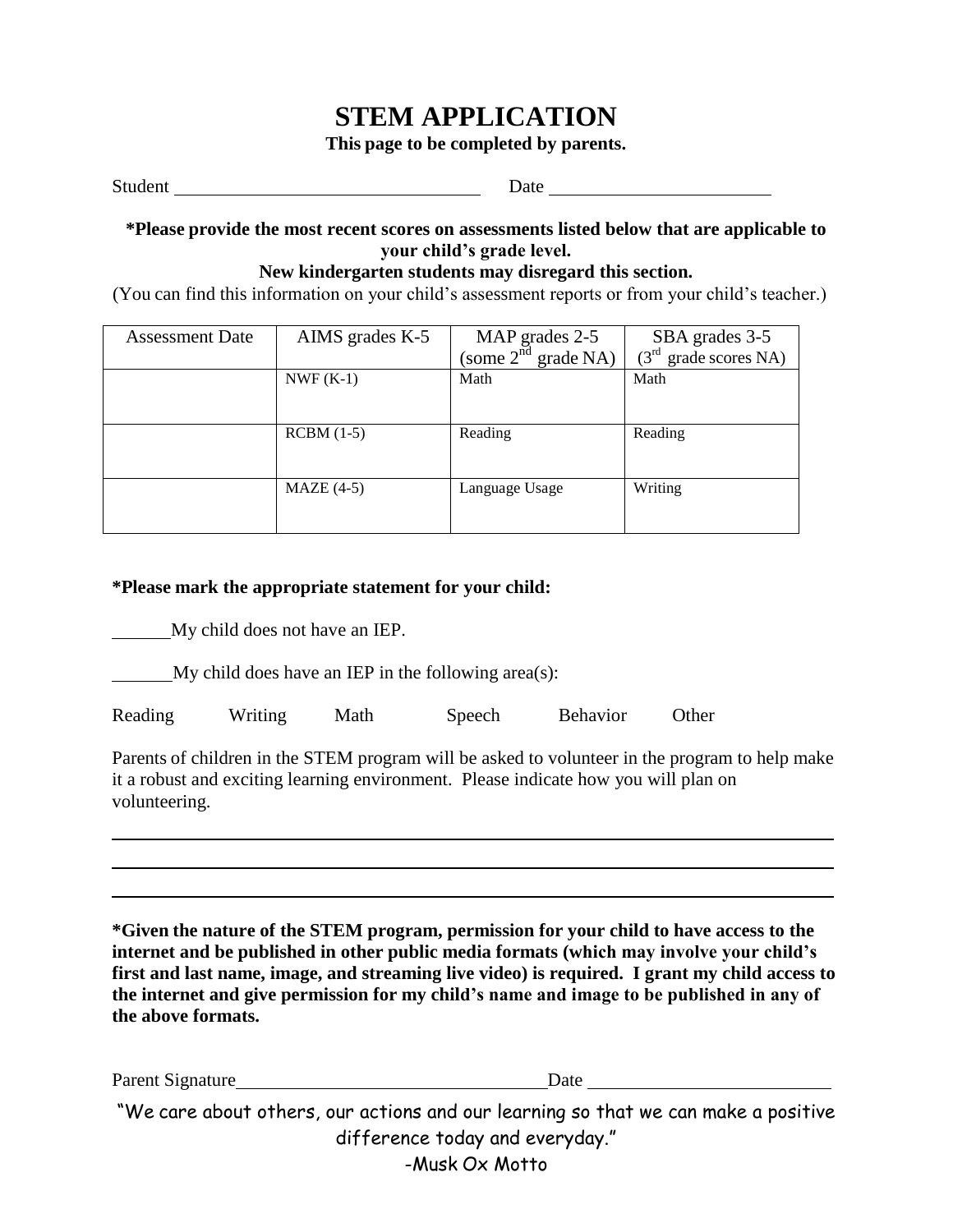### Explanation of Interest in STEM Program Machetanz Elementary School

Please explain why you believe that your child would benefit from being included in the Machetanz Elementary School STEM program?

What indicators has your child exhibited that demonstrates that (s)he will be more successful in a program that focuses on hands-on problem solving, investigation and place-based learning/careers?

Are there any other factors that the STEM selection committee should be aware of when considering your child's application to the STEM program?

"We care about others, our actions and our learning so that we can make a positive difference today and everyday." -Musk Ox Motto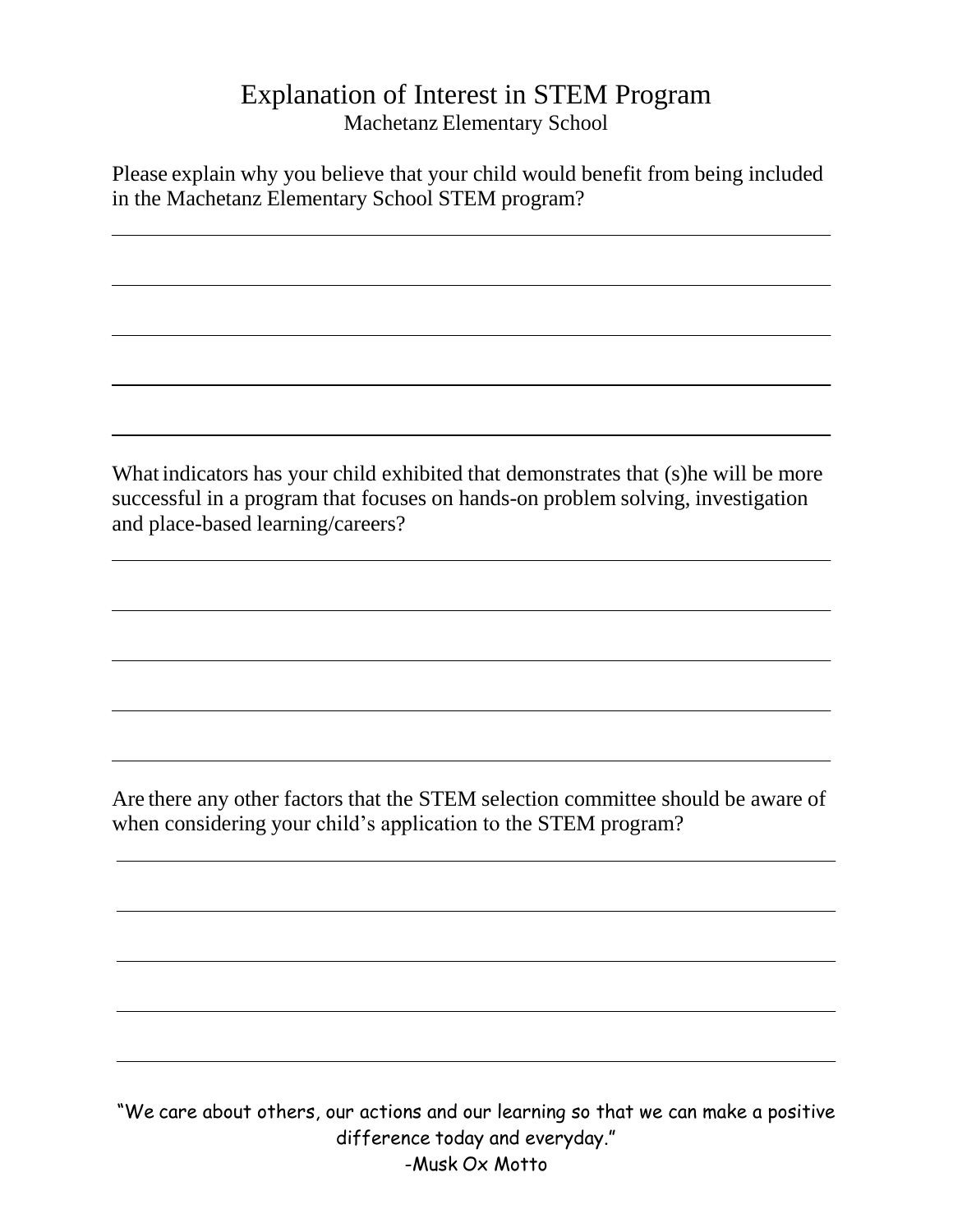# **Learning Styles Inventory**

### **Please fill out about, or with, your child and include in your application. You are welcome tomake additional comments or explanations to accompany your responses. Check all that apply to your student.**

- \_\_\_ Enjoys making things with his/ her hands.
- **\_\_\_** Enjoys reading books, magazines and web sites.
- \_\_\_ Enjoys categorizing things by common traits.
- **\_\_\_** Easily picks up on patterns.
- \_\_\_ Enjoys discussing questions about life.
- \_\_\_ Enjoys traveling to visit inspiring places.
- \_\_\_ Ecological issues are important to him/ her.
- \_\_\_ Enjoys collecting bugs, flowers, or rocks.
- \_\_\_ Enjoys gardening.
- \_\_\_ Enjoys physical activity.
- \_\_\_ Likes to closely examine what he/ she finds in nature.
- \_\_\_ Keeps detailed records of his/ her observations of nature.
- \_\_\_ Draws detailed pictures of insects, birds, vehicles or buildings.
- \_\_\_ Like to watch natural phenomena like the moon or tides.
- \_\_\_ Enjoys hearing explanations about natural phenomena.
- \_\_\_ Asks a lot of questions about how things work.
- \_\_\_ Takes things apart.
- \_\_\_ Builds with Tinker Toys, Legos, etc.
- **LENS** Enjoys learning about animals
- \_\_ Learns by doing.
- \_\_\_ Demonstrates as a way of explaining.
- **\_\_\_** Enjoys hands-on activities.
- \_\_\_ Keeps a journal.
- **Easily explains his/ her ideas to others.**
- \_\_\_ Enjoys being involved in activities that help others.
- **\_\_\_** Enjoys troubleshooting something that isn't working.
- \_\_\_ Learns new things easily when he/ she sees their real world application.
- **Learns by interacting with others.**
- \_\_\_ Enjoys informal conversation and serious discussion.
- \_\_\_ Is a team player.
- \_\_\_ Enjoys creating his/ her own works of art.
- \_\_\_ Creates charts, graphs and tables to record information.
- \_\_\_ Enjoys reading maps and blueprints.
- \_\_\_ Enjoys puzzles, especially 3-D.
- \_\_\_ Finds solving math problems fun.
- \_\_\_ Enjoys logical puzzles or brain teasers.
- \_\_\_ Enjoys finding out how things work.
- \_\_\_ Takes things apart and tries to reconstruct or improve.
- Works well with others.

"We care about others, our actions and our learning so that we can make a positive difference today and everyday."

-Musk Ox Motto